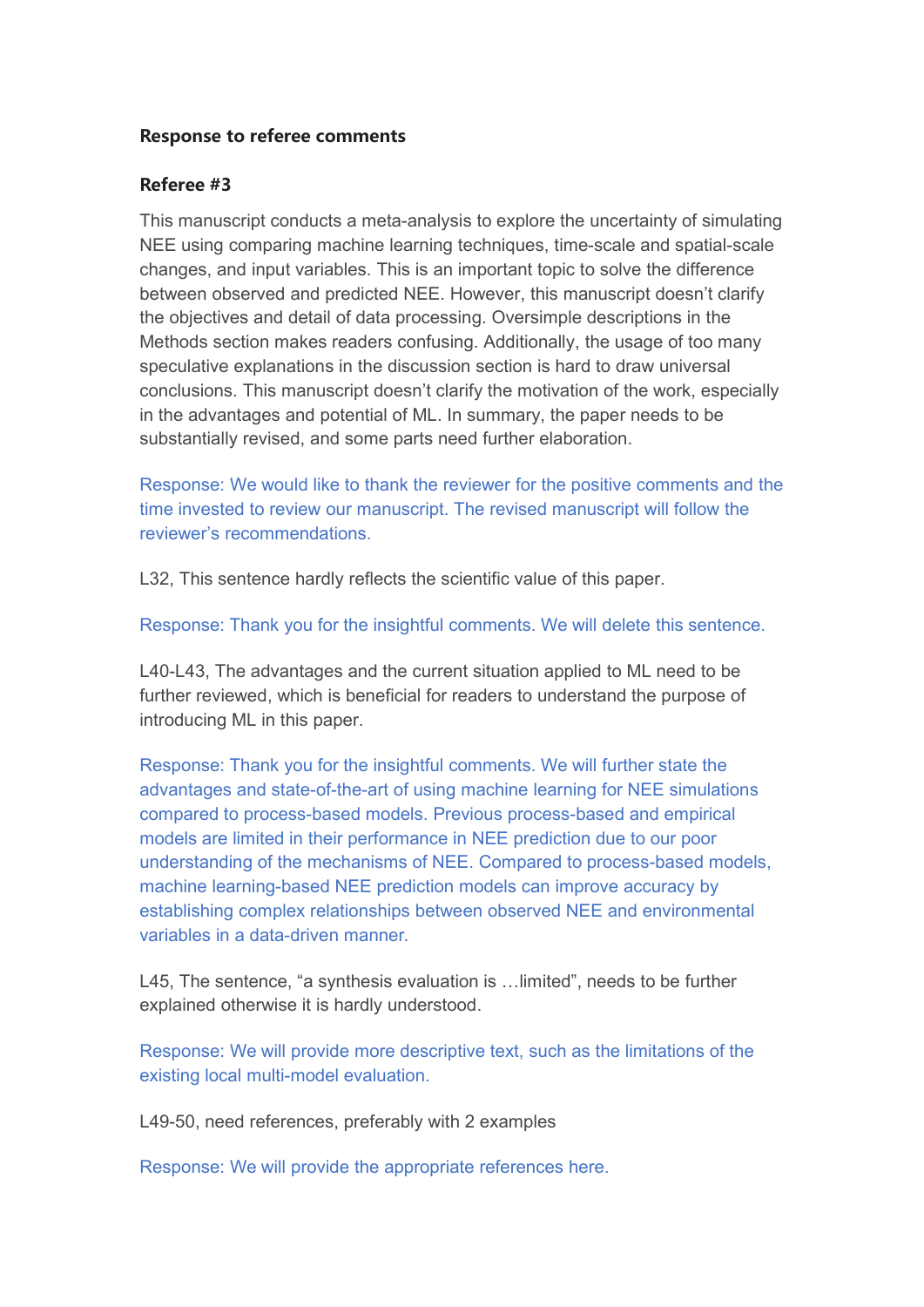L52-54, There is a logical gap between this sentence and the previous statements.

Response: We will emphasize the importance of evaluation studies from 'local' to 'global', thus making the logic smooth.

L88-93, The uncertainty caused by spatio-temporal heterogeneity cannot be confused with the volume of data sets. Because large-data volume does not equate to higher heterogeneity. Big data provides more opportunities to build balanced-training data. This section may need to be rewritten.

Response: Thank you for the insightful comments. Indeed, data volume does not always correspond to large spatiotemporal heterogeneity. For example, a site with a long year span and small interannual climate variability may have a large data volume, but it may not contain large spatiotemporal heterogeneity. We will rewrite this paragraph to avoid this confusion.

L107-108, need references

Response: We will provide the reference (Marcot and Hanea, 2021) here.

L116, "Other Features" needs to be clarified. The purpose of this manuscript may be to explore: the uncertainty of NEE evaluation results caused by ML techniques, spatio-temporal resolution remote sensing data, and verification methods according to the introduction?

Response: We will revise it as 'machine learning algorithms, Spatio-temporal resolution of remote sensing data, and validation methods'.

L144, An oversimplified description of the workflow, please give an overview and detailed sub-steps of data processing and simulation. It is hard to know the objectives of each analysis for readers.

Response: We will provide more details on data extraction.

L150, Abbreviations in the figure need to be clarified

Response: We will provide the meaning of these abbreviations in the figure caption.

L178, Need scale bar and north arrow in figure 3

Response: We will add a scale bar and north arrow.

L198, It is difficult to find the differences among algorithms using simple comparisons in figure 5a, and needs more statistically testing. Additionally, this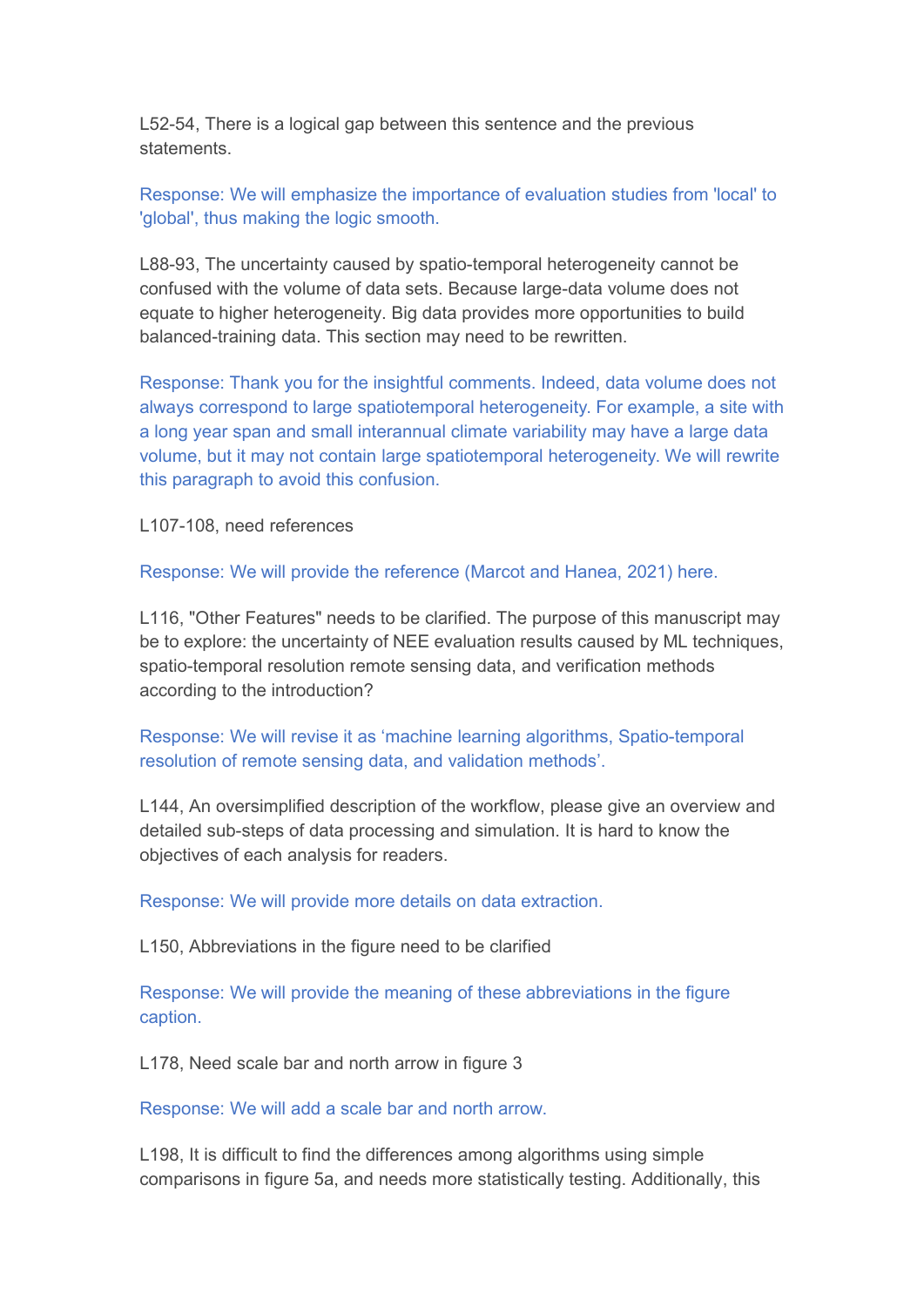figure confuses me. Why are MLR, RF, SVM, and ANN separately compared? Please provide explanations. Why is PLSR with high R2 removed? Finally, there are also some problems with the image. The caption does not explain the details of the box. Does the line in the box represent the mean or the median?

Response: Thank you for the insightful comments. MLR, RF, SVM, and ANN are the more commonly used methods. Other algorithms such as PLSR may have too small a sample size. Since cross-study comparisons of algorithm accuracy include differences in data used in model construction, we perform a pairwise comparison of these four algorithms in figure 5b. Multiple models are developed for uniform training data in a single study so that the interference of data variation is removed. The line in the box shows the median. We will revise this figure (and the caption of the figure) in detail to provide more clarification.

L205, Avoid using the word "significant" without statistically testing

Response: We will replace the word 'significant'.

L206-210, It is hard to read the trend in Figure 6. Recommend adding a line chart to demonstrate the decreasing trend.

Response: We will add trend lines.

L212, There are no details of the boxplot. Are all models incorporated into the time-scales comparison, or only RF, SVM, and ANN? Please add the details of data processing.

Response: All models have been included in the assessment of time-scales variations.

L223, Also, use these words carefully without statistically testing.

Response: We will replace the word 'significantly'.

L263, Need to reorder the y-axis text in figure 8. Furthermore, a serious question is whether the comparison analysis of these variables keeps other variables constant? If not, conclusions based on comparisons of R2 may not hold water.

Response: We will readjust the order. Indeed, in the assessment of the impacts of variables, the interference between variables is not eliminated (and indeed it is difficult to keep the other variables constant). Therefore, the subsequent Bayesian network-based analysis can be considered a multivariate analysis with the elimination of the interference between the variables.

L299, Lacking the in-depth discussion of the uncertainty of NEE prediction resulting from time-scale change.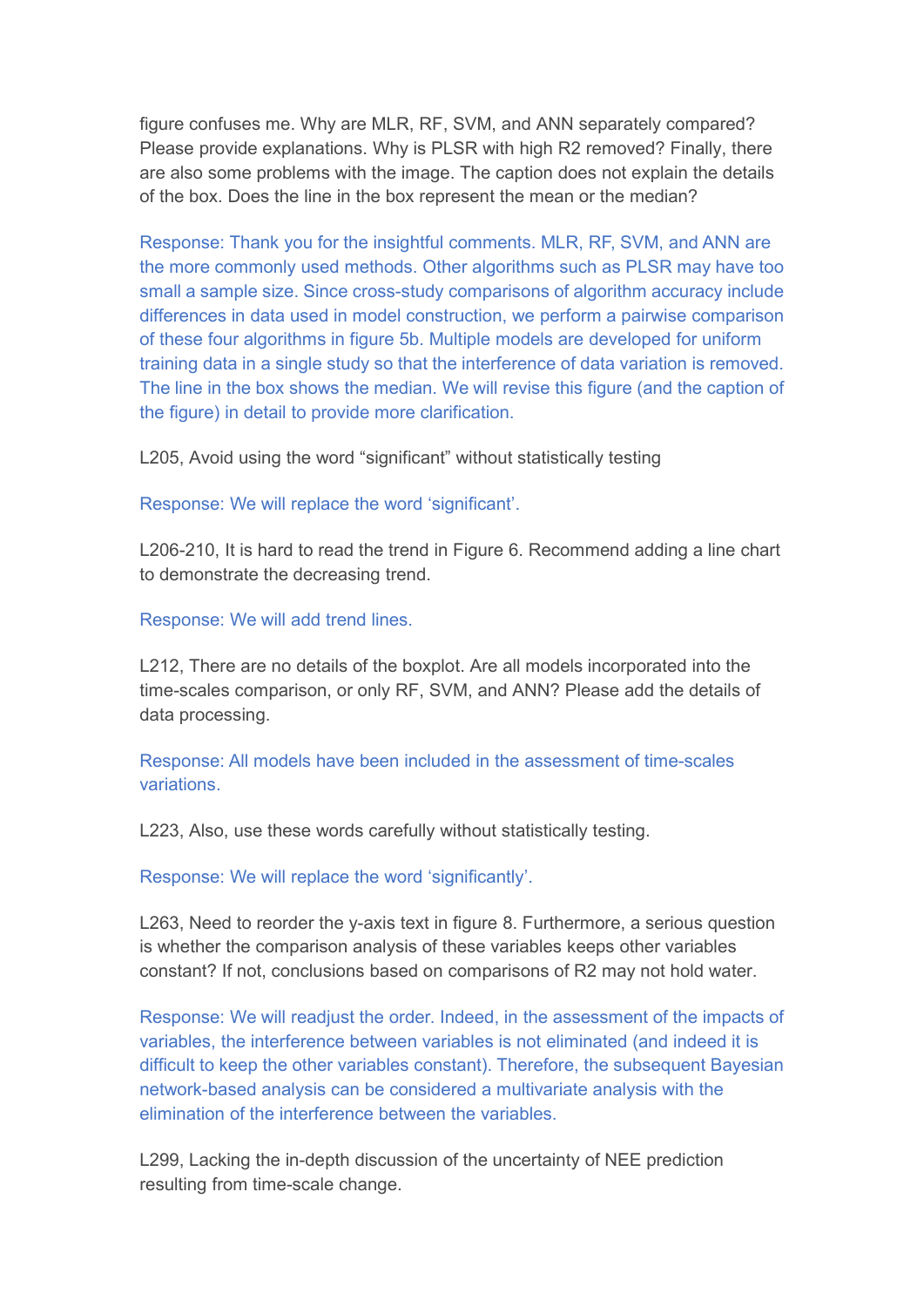Response: We will improve the discussion section by discussing in more depth the impact of factors affecting NEE prediction (especially the change in the time scale you mentioned). Since this study only provides findings based on statistics obtained, we will compare some of the explanations of possible effects on time scales at the mechanistic level in previous studies.

L308, There are too many speculative parts and insufficient supporting materials in section 4.1 of discussed.

Response: We will add more references to support our discussion in section 4.1.

For example, we will add three references for the following discussion text:

'In addition, the impacts of lagged effects (Hao et al., 2010; Cranko Page et al., 2022) of covariates are not considered in most models, which may underestimate the degree of explanation of NEE for some predictor variables (e.g. precipitation). Most of the machine learning-based models use only the average Ta and do not take into account the maximum temperature, minimum temperature, daily difference in temperature, etc., as in the process-based ecological models (Mitchell et al., 2009).'

L321-323, The discussion of model accuracy difference caused by satellites needs careful. This sentence needs further support. Are you implying that the time scale compensates for the uncertainty caused by the spatial scale?

Response: The discussion on this in the current version was not careful although it is true that the temporal availability of MODIS data and Landsat data differs greatly. We will consider adding references.<br>L326-330, This sentence is too long

Response: We will simplify this sentence.

L330-332, The time-scale discussion containing spatial-scale matching will confuse readers.

Response: Thank you for the insightful comments. We will separate the discussion of time-scale and the discussion of spatial-scale matching. In the current version, these two parts are placed in one paragraph and it may confuse readers. We will revise this.

L349, Does "coarse-resolution" here note spatial resolution or temporal resolution?

Response: This refers to spatial resolution. We will clarify this in the manuscript.